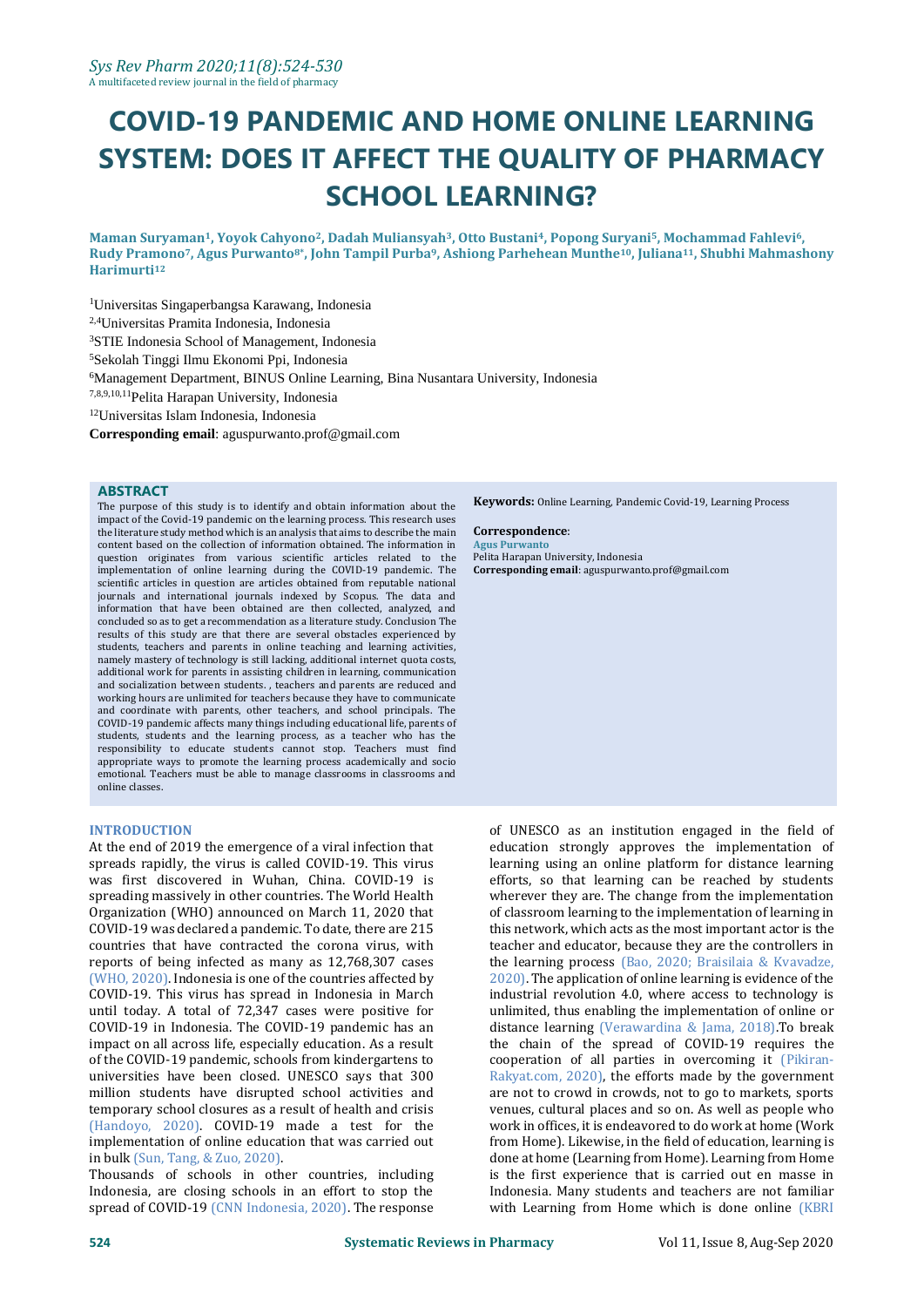Hanoi, 2020). Education is the bedrock of every civil society and is most sought after by societies hoping to stay afloat in an ever-changing world. However, never a time has the traditional method of education been threatened in the globe as is the present situation, due to the ongoing COVID-19 pandemic. According to UNESCO, approximately 1.2 billion learners were out of school and about three-quarter of the world's school population had been affected by school closures due to measures to contain the pandemic of these, about 2 million preprimary, 25 million primary and 10 million secondary school learners across Nigeria were affected. The resultant effects have brought a sudden drift from the usual face-toface learning to a more blended instructional learning that integrates online and traditional classroom modalities the so-called "new normal".

Currently the world is being shocked by the COVID-19 (Corona Virus Desease) outbreak which reportedly originated in the city of Wuhan, China since December 2019 (Lee, 2020). WHO declared this outbreak a global pandemic because the transmission of this virus was very fast and most countries in the world were also exposed to this virus? Recent data shows the number of confirmed patients is 9,590,890 positive cases in 216 countries around the world (Update: 24-06-2020). Indonesia is one of the countries that has been exposed to this virus from early March to 27 June 2020, confirmed 52,812 positive cases spread across 34 provinces and 415 districts / cities (Task Force for the Acceleration of Handling COVID-19 Indonesia, 2020). According to Sunitha et al (2020) the ongoing COVID -19 is a continuous pandemic that began in December 2019 in Wuhan, China and was declared a pandemic by WHO on March 11, 2020. As of March 16, more than 169,000 cases were reported, and more than 140 countries were affected. Major outbreaks have occurred in China, South Korea, Iran and Europe. 6,500 people have died and more than 76,000 have recovered from the disease. The aim of this study is to focus on the current situation of COVID-19 and its social impact on the international community. Strong measures are taken to reduce outbreaks: personal precautions: use face masks, hand hygiene and self-quarantine; environmental measures: such as surface cleaning and community action: closure of schools and colleges for social distancing, canceling large gatherings and participation in public events. In Wuhan, the central authorities imposed a transportation ban on January 23. Due to the coronavirus outbreak, xenophobia, high prejudice, racism and cases of suspicion, fear and hostility have been reported by Chinese people in many countries, such as North America, Europe and the Asia Pacific region. Another major impact of disease outbreak is the cancellation of major events in the film, sports and other industries. Many concerts, music festivals, fashion shows and conferences have been canceled or postponed. The government has temporarily closed all schools across the country to limit the spread of the coronavirus and as of March 14, some 420 million children are out of school. Some examples of shortages of essential goods, panic buying, logistical operations, increased use of personal hygiene equipment due to the coronavirus outbreak. There are nearly 91,000 active cases in 73 countries and many restrictions on social and economic activities have a negative impact on consumer spending and supply chains around the world. Hence, the impact of COVID-19 will be significant.

The ongoing COVID -19 (Coronavirus Disease 2019) is a continuous pandemic which is a respiratory syndrome caused by coronavirus 2 (Who.int, 2020). The outbreak began in December 2019 in Wuhan, China and was declared a pandemic by the WHO (World Health Organization) on March 11, 2020 (WHO Director, 2020). As of March 20 more, then 245,972 cases were reported and more than 160 countries were affected (Worldometer, 2020). Major outbreaks have occurred in China, South Korea, Iran and Europe. 10,000 people have died and more than 88,400 have recovered from the disease (Worldometer, 2020). This virus spreads among people in the same way influenza uses respiratory drops caused by sneezing and coughing (WHO, 2020). It usually takes 2 to 5 days to show symptoms after exposure to the virus, but it can also take up to 14 days (WHO, 2020). Common symptoms are fever, respiratory problems and cough (WHO, 2020). More complicated cases can include symptoms. symptoms such as severe respiratory stress syndrome and pneumonia. Currently, there are no specific antibiotics or vaccines to treat it, but researchers are working on them. Efforts are focused on curing symptoms and the associated treatment given to patients. The following precautions are recommended: wash hands frequently, maintain physical distance from people, cover mouth during coughing, self-isolate for suspected persons or visiting infected countries or coming into contact with infected people (Rothan & Bycldy, 2020).

Currently, all countries in the world are facing the Covid-19 pandemic. All activities are restricted to prevent the spread of the Corona virus, including educational activities. In Indonesia, it has been more or less three months, all educational activities, from elementary and secondary to tertiary levels, have been carried out online, without face-to-face between teachers and students. Online learning has immediately made us aware of the extraordinary potential of the internet that has not yet fully utilized in various fields, including education. Without limitation of space and time, educational activities can be done anytime and anywhere. Moreover, in an era where there is no certainty when this pandemic will end, so online learning is an absolute necessity that must be met by all Indonesian people. However, behind every positive side of something, there must be a negative side, or at least a bad possibility that could be. happen. Although formally educational activities can still be done online, because students and students have to study at home, character education during this pandemic has become a little neglected. Previously, when educational activities were carried out in schools, character education was carried out under the direct supervision of the teacher or lecturer. Activities that support character education can also be carried out directly, intensively and the level of success can be measured. However, nowadays, when educational activities are carried out online, where more is happening is only the learning process, or knowledge transfer, nothing can be done. guarantee students or students get character education from their parents in accordance with the values that have been taught by educational institutions. Many teachers complain about student and student participation when online learning takes place. Teachers have difficulty determining whether students and their students are taking learning seriously. Because it often happens, in online learning, there are students or students who deliberately put up a video that has been recorded, so that it seems like they are following the learning process, but in fact they are doing something else.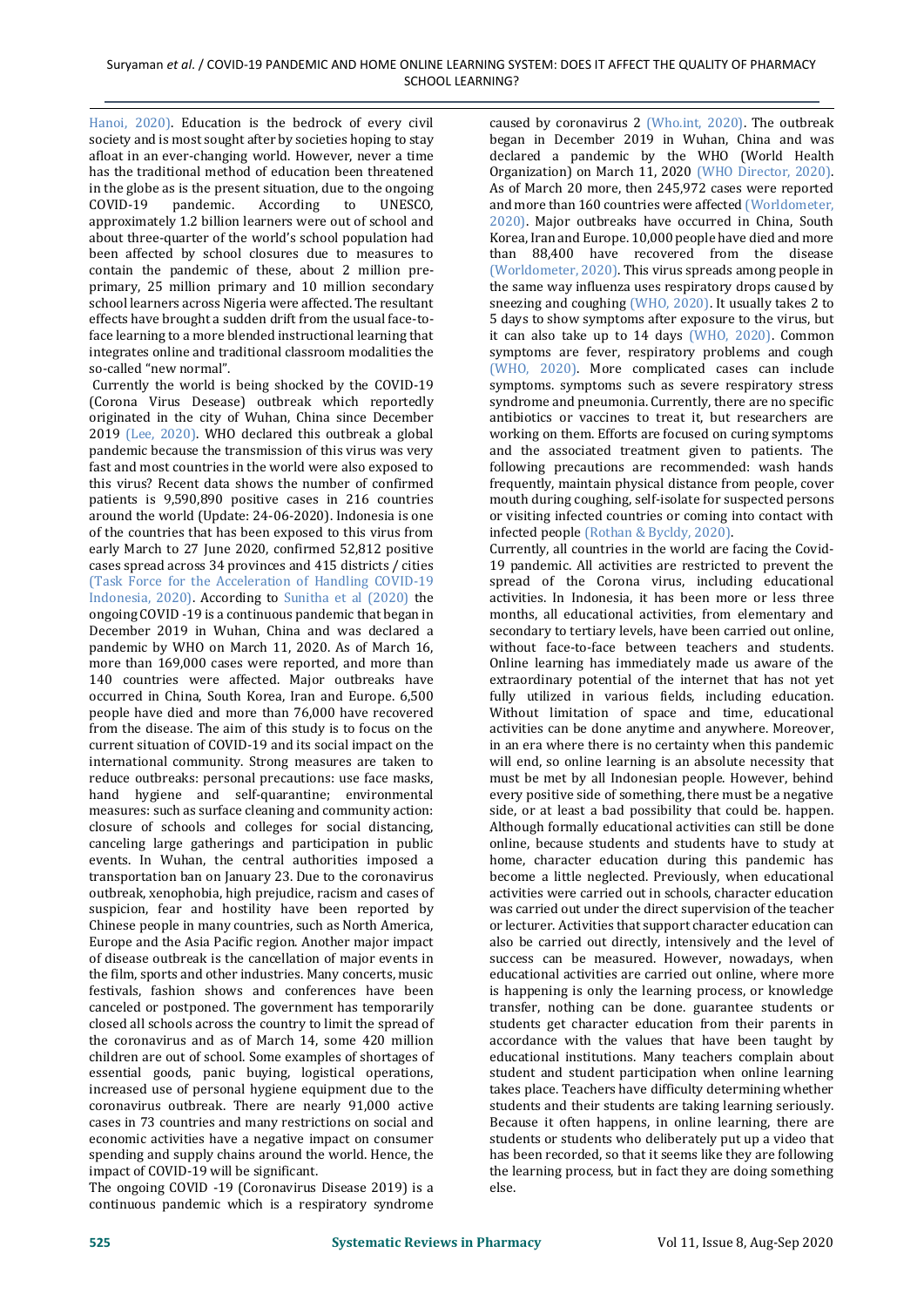Impact on Education The government has temporarily closed all schools, across the country to limit the spread of the coronavirus and as of March 14, some 420 million children are out of school. More than thirteen countries have temporarily closed all their schools which has affected students of almost all grades. In addition, nine countries including India have closed their schools at the local level to prevent COVID -19, which has affected more than 85 million children (United Nations News, 2020). Even though schools are temporarily closed, even when it brings a thorny economy. large and social costs. UNESCO has recommended distance learning programs and other online education platforms so that teachers and schools can reach students and education disruption can be reduced during school closures caused by COVID -19 (UNESCO, 2020). The Indonesian government's policy in responding to this outbreak is to apply the principle of social distancing to all levels of society, even in several big cities in Indonesia the PSBB (Large-Scale Social Restriction) is also implemented to break the chain of spreading this virus. This policy has an impact on education in Indonesia, especially on the learning process for school students. The application of social distancing at the primary and secondary school levels continues until conditions are declared conducive. During the pandemic, schools are closed but the learning process must continue. So far, no online learning system has been carried out simultaneously. (Sun et al., 2020). During the pandemic, now online learning has been carried out almost all over the world (Goldschmidt, 2020). So, in this online learning, all elements of education are required to be able to facilitate learning so that it remains active even without face-to-face contact. Teachers as the main element in formal education are encouraged to adapt to the implementation of learning that originally used conventional face-to-face methods and switched to online learning.

According to Daryanto (2014), Fadlillah (2014), Keyes (2010), Kunandar (2013) the learning process in educational units is held in an interactive, inspirational, fun, challenging, motivating way for students to participate actively, and provides sufficient space for initiatives. creativity and independence according to the talents, interests, and physical and psychological development of students. For this reason, each education unit carries out learning planning, implementation of the learning process and assessment of the learning process to increase the efficiency and effectiveness of the achievement of graduate competencies. In accordance with the Graduate Competency Standards and Content Standards, the principles of learning curriculum 2013 are a) from students to be informed towards students. find out; b) from the teacher as the only source of learning to learning based on various learning resources; c) from a textual approach to a process as a strengthening of the use of a scientific approach; d) from content-based learning to competency-based learning; e) from partial learning to integrated learning; f) from learning that emphasizes a single answer to learning with answers that are multidimensional in truth; g) from verbalism learning to applicative skills; h) improvement and balance between physical skills (hard skills) and mental skills (soft skills); i) learning that prioritizes the culture and empowerment of students as lifelong learners; j) learning that applies values by giving examples (ing ngarso sung tulodo), building will (ing madyo mangun karso), and developing students'

creativity in the learning process (tut wuri handayani); k) learning that takes place at home, at schools, and in the community; l) learning that applies the principle that anyone is a teacher, anyone is a student, and anywhere is a class; m) Use of information and communication technology to increase the efficiency and effectiveness of learning; and n) recognition of the individual differences and cultural backgrounds of learners. Implementation of the 2013 curriculum requires complete pedagogical and professional competencies. Based on preliminary observations globally, it was obtained an initial assumption that the 2013 curriculum was difficult to implement in a short time, but it turns out that after the teacher received the correct training, the paradigm and commitment of the teacher to teach briefly could change. Even though it is not yet perfect, the teachers are positive about curriculum changes and are willing to carry out learning in accordance with the expectations of the 2013 curriculum. Research on other learning models was also carried out by Setyani et al (2020), Murtono et al (2019), Ismaya et al (2019), Utaminingsih. et al (2020). This research will discuss the influence of the Covid-19 pandemic on the learning process in schools, the influence on students, the influence on parents and the influence on the learning process.

## **METHODS**

This study uses a literature study method which is an analysis that aims to describe the main content based on the collection of information obtained (Herliandry et al., 2020). The information in question comes from various scientific articles related to the implementation of online learning during the COVID-19 pandemic. The scientific articles in question are articles obtained from reputable national journals and international journals indexed by Scopus. The data and information that have been obtained are then collected, analyzed, and concluded so as to get a recommendation as a literature study.

### **RESULTS AND ANALYSIS**

### **The Impact of the Covid-19 Pandemic on Parents of Students**

According to Arwen et al (2020), Sunitha (2020) and Duocet (2020), the impact of learning at home is also felt by parents who also have more burdens because they have to be teachers at home, teach assignments, and always monitor. There are more than one child and still need assistance in carrying out tasks, not to mention having to prepare food and other household chores. The joys and sorrows during the home study process vary. Some parents prefer their children to study in school. Apart from the swelling internet credit, one of the complaints of parents is that the increase in spending on consumption is greater than the daily child allowance. However, the positive value is that there is more time to spend with them. family and to close emotional connection between parents and children. And more importantly, families are better protected from exposure to the corona virus. According to Purwanto et al (2020) and Putri et al (2020), staying at home to break the chain of virus spread is indeed the right solution. However, this is inseparable from problems that will occur in the future, such as being unable to carry out various normal activities in general but at work. Goldschmidt (2020), Drel (2020), Bacow (2020) if people don't work, then they won't get income and if they don't get income, then they can't meet their daily needs while at home. If it is allowed for a long time, it will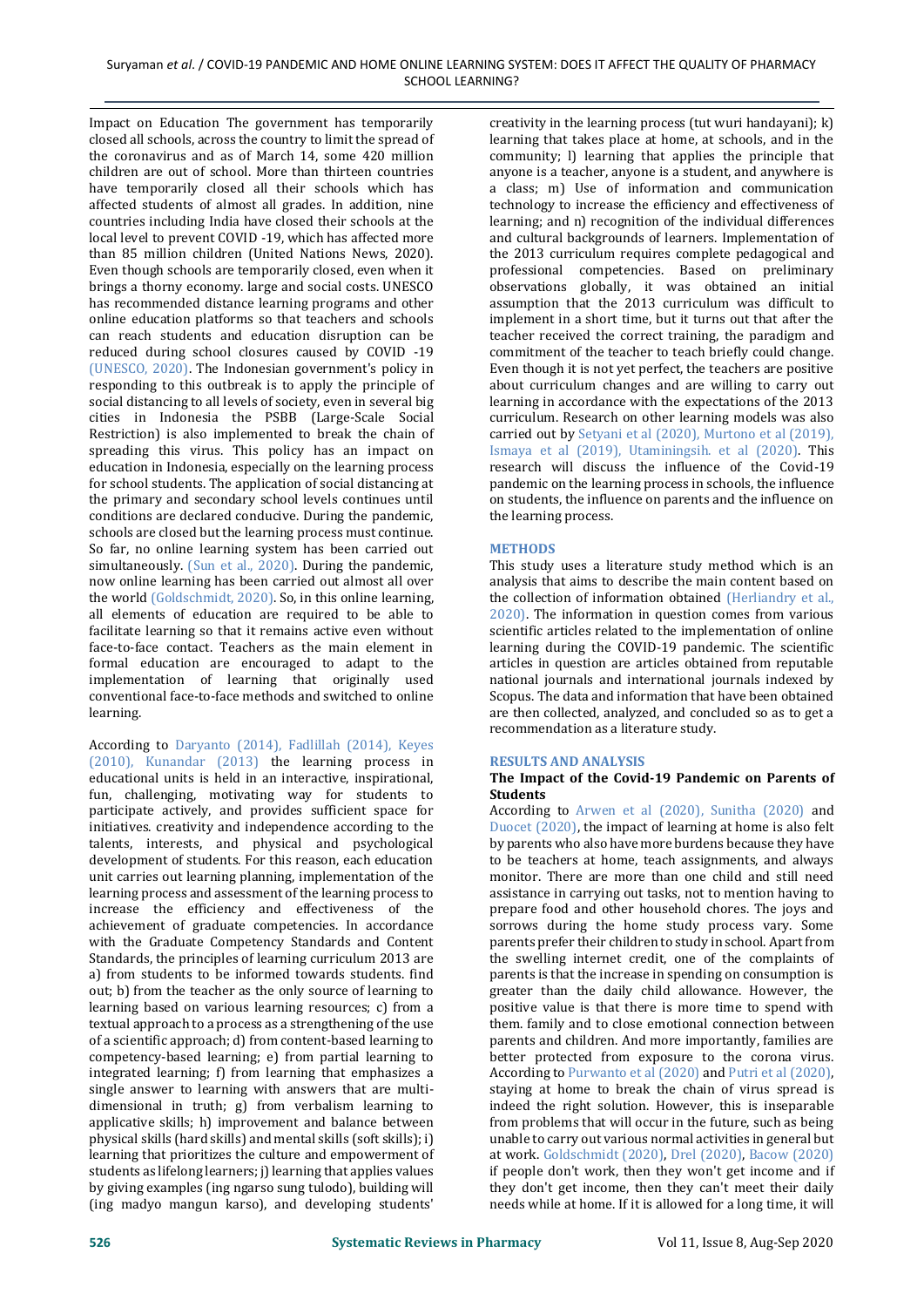seriously disturb the economic balance of the community. To overcome this, the government through the Work from Home (WFH) policy is expected to make it easier for people to continue working even in the midst of a viral pandemic that requires them to remain. Through this policy, the community considers that working at home will make it very easy for them, but this cannot be separated from the increasingly difficult system work. some of the students' parents did not use adequate equipment. In the implementation of online learning that is carried out at home, one of the limitations in this implementation is the supporting facilities and infrastructure, such as laptops, computers, cellphones, internet quotas and so on. Infrastructure is very important in accommodating the implementation of learning for students.

The implementation of online learning is deemed not optimal in delivering learning material to students, because we usually learn in class face-to-face, now the delivery of material is through a container. So that the teacher feels that learning becomes meaningless for students. One of the factors is that learning is not carried out face-to-face, so the learning process is more focused in the form of assignments to students. Coupled with the lack of student interest, due to learning through a group in an application that predominantly contains text. This only stimulates the child's visual power. "Especially after learning online, children play more on their cellphones after learning," said the parent who told respondent G5.

A previous study revealed that students' learning styles in online learning tended to be more visual and strong reading and writing (Drago, & Wagner, 2004). The number of platforms that support for free, such as Google Classroom, Whatsapp, Quipper and so on (Abidah, Hidayaatullaah, Simamora, Fehabutar, & Mutakinati, 2020) that can send text messages, images, videos and other files (Kusuma, 2020) but use The platform is not yet effective, due to limited infrastructure for some students. The implementation of online learning seems uneven and tends to be teacher centered. In addition, if there is a discussion, some become a silence reader and the responses from students are a little shorter (Moorhouse, 2020). This research is supported in its findings that 1 in 58 students really understand about online learning, 23 out of 58 students understand, and the rest they answer sometimes they understand (Anhusadar, 2020). The interaction process between control and the classroom environment is very influential on students, such as the enthusiasm of students that occurs in the classroom environment (Hershkovitz, Elhija, & Zedan, 2019), but it will be different if you carry out learning at home. So that it does not cause high motivation. In addition, infrastructure is the main facility in the smooth implementation of this online learning. Respondent G1 stated that sometimes in implementing the online learning process, the network suddenly becomes sluggish, and respondent G3 added that internet quota is the main scourge that plays an important role in the implementation of learning, runs out in the middle of the road. The obstacle found is the use of the internet network which costs money. and the ability of parents to provide educational facilities online, lack of learning to be good at behavior, lack of self-discipline, and the environment when isolated at home (Bao, 2020; Jones, & Sharma, 2019; Obiakor, & Adeniran, 2020; Purwanto, Pramono, Asbari , Santoso, Wijayanti, & Hyun, 2020).

**The Impact of the Covid-19 Pandemic on Teachers** According to Purwanto et al (2020) and Putri et al (2020) WFH has advantages and disadvantages of teachers, Work from Home can be carried out effectively if teachers and schools pass it responsibly. Both parties need to understand more about the situation, while giving the best possible performance, even if they work in different places. Don't forget to maximize communication to avoid unwanted things. Montacute, R. (2020), Lederman, (2020) make good use of technology, make a list of things you want to do more planned, also include the expected results so that teachers will not go wrong working from home with non-productivity for a day. If the teacher still has to work, don't forget to pay attention to the cleanliness of each outlet and health. diligently wash your hands with soap and running water. Sunitha (2020), Duocet (2020) need to provide this hand sanitizer at each outlet for use by other teachers who are still coming. When working at home, of course, the laptop computer is the main work tool. Always make sure the laptop is clean from germs, the battery is fully charged, and all applications in it can run properly so as not to slow down in completing work. When working, the internet is one of the supports that you must prepare. With a stable internet connection, you can easily connect with other people. Netolicky (2020) especially when Work from Home, a complete teaching workspace, is also very important to prepare. Adequate and low-cost internet access support is also very helpful in this regard. Human resources in this case must also start to be improved, because with that jobs that should be easy to do with rapid technological advances can be done well without hindrance. People should also start thinking about side jobs that can be applied in dealing with certain conditions that are not possible like today.

This pandemic has an impact on teachers in the learning process online, because teachers are not free to monitor children's overall development, respondents agree that controlling children remotely is a limitation, coupled with the existence of children who are rarely guided by parents and also a lack of understanding. parents to child development, so that the learning process is mostly not carried out optimally. It was added by the respondent who said that the delivery of learning material to the students was not optimal, so that the learning was not meaningful for the students. In delivering material, teachers are also limited in the teaching methods that will be delivered, given the number of quotas owned by parents and teachers, so that learning is carried out in groups in the application. However, even so, there was no change in the large portion of the teacher's work in preparing the best learning process for students, said the respondent. In other findings from the case of online learning implementation, the teacher feels confused and feels the expected response is uncertain, so whether the teacher limits the role or has to expand the role online (Forkosh-Baruch, & Hershkovitz, 2014). In the implementation of online learning, many studies have revealed that this learning is more efficient in cost and energy. Because according to respondent G6, not all students come from well-to-do families, especially since this pandemic makes it difficult for their families to earn a living. Teachers need to be creative in planning online instruction effectively. The teaching style in online learning also needs to be expanded, because it is quite different from indoor learning (Purwanto, Pramono, Asbari, Santoso, Wijayanti, & Hyun, 2020). In indoor learning, the teacher's body language, facial expressions and voice are the main things.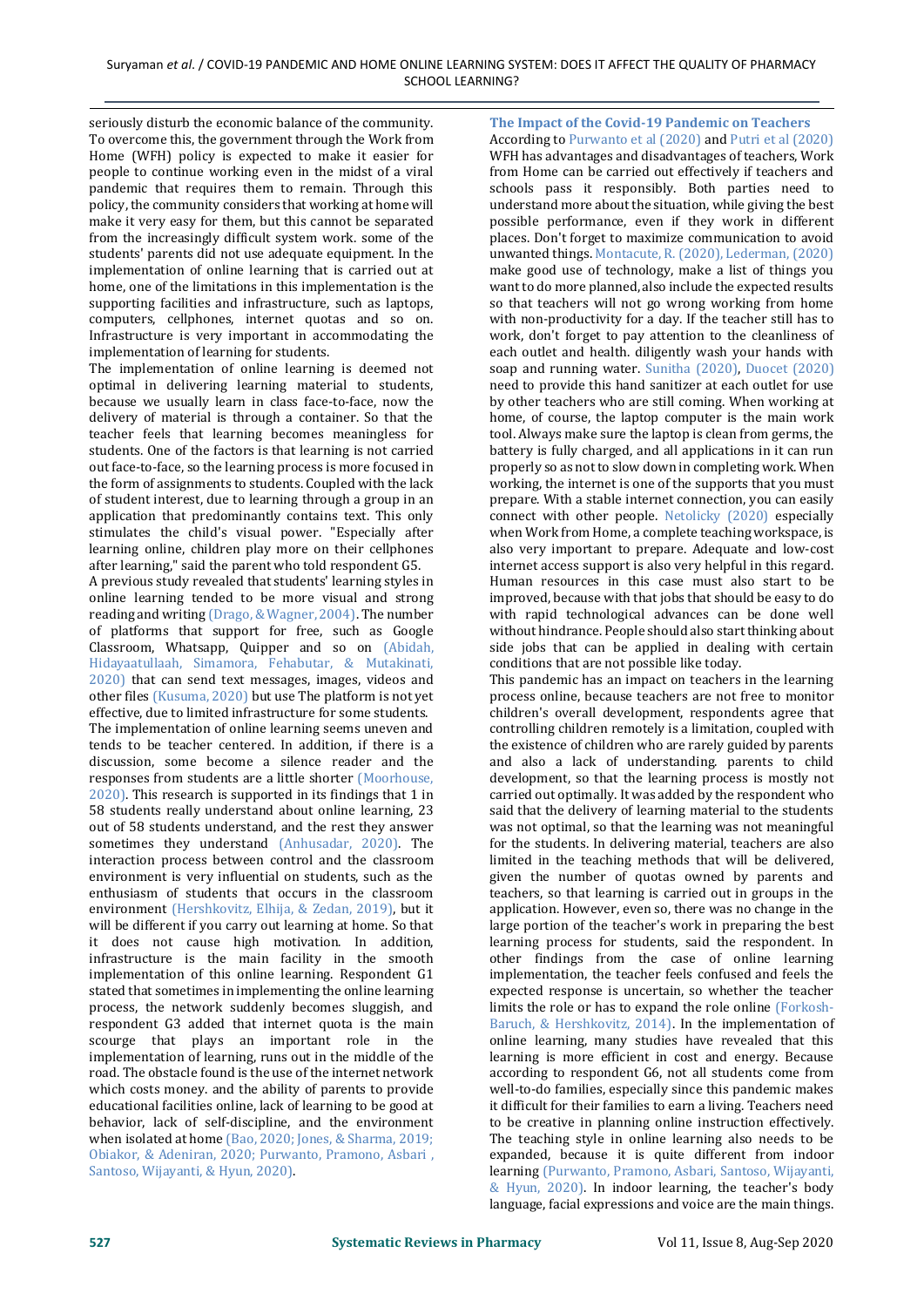However, when switching to the platform, they provide a variety of menus that can be shared, such as text, video, images, sound and others. So that in online learning teachers must choose the right strategy in delivering material (Bao, 2020).

### **The Impact of the Covid-19 Pandemic on the Learning Process**

The implementation of online learning is mostly carried out using the WhatsApp application (Dewi, 2020), (Gunawan et al., 2020), (Purwanto et al., 2020) with the consideration that on average teachers and students or parents of students have this application on each gadget. This application has a WhatsApp Group feature so that teachers and students can discuss and share documents with each other. The teacher uses this feature to share learning material documents and assignments for students, then students will send the assignments they have completed through this group as well. Things that need to be considered are assignments accompanied by monitoring and assistance by the teacher. The step taken is for the teacher to ask for help from parents and older students as contact points with advance notification via WhatsApp Group. In addition, it is also necessary to include coordination and interaction between teachers and parents of students in the form of video calls and photos of documentation of student learning activities at home as a form of reporting that students are actually carrying out learning at home (Wicaksono & Rachmadyanti, 2017).

According to Putri et al (2020) and Purwanto et al (2020) revealed some of the challenges and obstacles experienced by students, teachers and parents in online learning. Challenges related to students are limited communication and outreach among students, higher challenges for students with special educational needs, and longer screening times. Parents saw the problem as being more related to a lack of discipline at home learning, more time spent helping their children study at home - especially for children under grade 4 in Primary School, lack of technology skills, and heavy internet bills. higher. According to Putri et al (2020), teachers identify more challenges and obstacles, including some restrictions in the choice of teaching methods that usually apply in regular face-to-face classes, less curriculum material coverage, lack of technological skills that hinder the potential for online learning, lack of ability - multiple sources in Indonesian resulting in more time needed to develop e-content, longer screen time as a result of creating e-content and providing feedback on student work, more intense and time-consuming communication with parents, challenges for better coordination with teachers, principals, and higher internet bills.

According to Zahra et al (2020) online classes in the time of COVID are expensive. There are several things to consider for better teaching in the online classroom learning process. Recorded videos can help with learning if the internet connection is delayed. 2) Make sure the video frame is recorded by the teacher's face, so that students understand better when the class is running. 3) A video of less than 10 minutes is sufficient to cover the material. If the material is getting longer, consider creating a series of instructional videos. 4) Consider having legible text on a small screen. 5) Optimize the available videos instead of creating new ones. 6) Put the video in open access. 7) instruct students not only to watch but also, they try to follow the instructions given. 8) Create a good

interactive lesson set to promote students' critical thinking. 9) Arrange a quiz to get answers from the sources provided. 10) Use an automated system to attend classes and grade tests. 11) provide options for conference meeting. This allows students to have responsibility for learning and to manage their internet connection (each student is different). 12) Let them do small group discussions to keep the social aspect. 13) Show the truth to the teacher. This aids students' emotional learning and will encourage them to support the learning process together. Consider drilling activities to find appropriate learning processes in class. and 15) asking parents to support the online learning process.

The challenges of this online learning process. Due to the slow network, the information or material that is conveyed takes a long time to be received by parents, or vice versa. This is also a factor of distance and network limitations in the environment where the students live. Respondents stated that in learning, the material presented was sometimes not in line with what the teacher targeted. Respondents added that even in collecting assignments, it was overwhelming to give a period of time due to various reasons given by students. Judging from one of the influencing factors, the internet quota is the main obstacle in the online learning process, because the internet quota accommodates the smooth learning process online. The challenge for teachers in the online learning process is that the assignments given to students are not entirely students who do, there is parental interference in the assignment process. However, there are also parents who are not able to make peace at home, so no one can help accommodate the learning facilities for students. "Students sometimes do assignments, they are not completely doing it or there are also parents who are not at home, so no one can help in accommodating student learning facilities", Respondents put forward the limitations of media when online learning is implemented, he also added that they are still there are students and parents who are not tech literate. A study states that activities in teaching are not easy to facilitate (Moorhouse, 2020). However, the combination of alignment and misalignment modes of instruction is seen as a way of supporting learning in technology when faceto-face is not an option. Online learning provides broad benefits, namely that it can reach all regions, however in other findings it is stated that there are several obstacles faced in several regions of Indonesia, in which the spread and affordability of internet services has been slow at times. Also, if multiple platforms are used in one group, it will cause overload (Bao, 2020; Pramudibyanto, Khasanah, & Widuroyekti, 2020). As well as the challenges felt by the implementation of online learning is the absence of an appropriate curriculum in a situation like this, the availability of inadequate facilities and infrastructure, such as technology and internet networks and the readiness of human resources themselves, one of which is educators. So that the conditions currently being faced have made it imperative for teachers and teachers to be more adaptive and innovative (Ahmed, Shehata, & Hasanien, 2020; Arifa, 2020). Moreover, coupled with the uneven distribution of teachers (Mahbub et al., 2020). Teachers are focused on urban areas, while in rural areas they face more obstacles. With the implementation of this online learning, we keep teachers and students close even through instant messaging platform (IMP) communication. The most important thing is that the challenge is still being evaluated in order to get maximum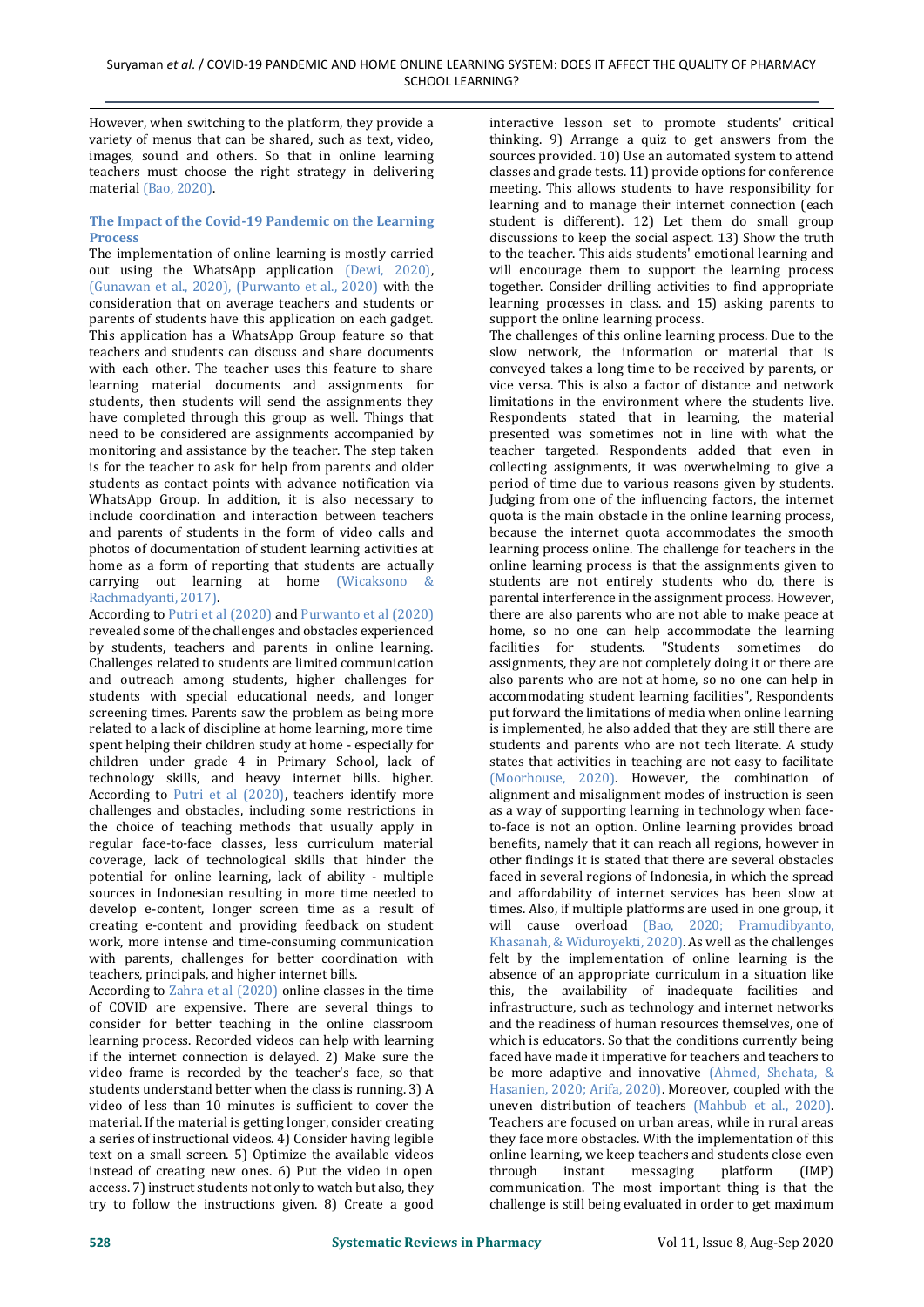learning and create independent learning skills in this pandemic (Herliandry, Nurhasanah., Suban, & Kuswanto, 2020).

# **CONCLUSION**

Conclusion The results of this study are that there are several obstacles experienced by students, teachers and parents in online teaching and learning activities, namely mastery of technology is still lacking, additional internet quota costs, additional work for parents in assisting children in learning, communication and socialization between students. , teachers and parents are reduced and working hours are unlimited for teachers because they have to communicate and coordinate with parents, other teachers, and school principals. The COVID-19 pandemic affects many things including educational life, parents of students, students and the learning process, as a teacher who has the responsibility to educate students cannot stop. Teachers must find appropriate ways to promote the learning process academically and socio emotional. Teachers must be able to manage classrooms in classrooms and online classes. Based on the results of the review and discussion, it can be concluded that online learning systems using digital platforms at the primary and secondary school levels tend to change the face of education to be better, more effective, and more enjoyable. Teachers are becoming increasingly innovative in packaging teaching materials and are increasingly creative in developing learning methods to attract student enthusiasm. However, it is necessary to readjust with the various abilities of each teacher, student, and parents of students in providing this online learning facility, so that the obstacles experienced can be minimized.

### **REFERENCE**

- 1. Agus Purwanto, Masduki Asbari, Mochammad Fahlevi, Abdul Mufid, Eva Agistiawati, Yoyok Cahyono, Popong Suryani. (2020). Impact of Work from Home (WFH) on Indonesian Teachers Performance During the Covid-19 Pandemic: An Exploratory Study. International Journal of Advanced Science and Technology, 29(05), 6235 - 6244. Retrieved from the state of  $\sim$ [http://sersc.org/journals/index.php/IJAST/article/v](http://sersc.org/journals/index.php/IJAST/article/view/15627) [iew/15627](http://sersc.org/journals/index.php/IJAST/article/view/15627)
- 2. Aini Indriasih, Sumaji, Badjuri, dan Santoso (2020) PENGEMBANGAN *E-COMIC* SEBAGAI MEDIA PEMBELAJARAN UNTUK MENINGKATKAN KECAKAPAN ANAK.REFLEKSI EDUKATIKA: Jurnal Ilmiah Kependidikan, Volume 10, Nomor 2, Juni 2020, hlm. 154-162
- 3. Budi Setyani, Murtono, Slamet Utomo (2020). Pengaruh Model Pembelajaran PBL terhadap Hasil Belajar Pengaruh Model Pembelajaran PBL Terhadap Hasil Belajar Matematika Pada Siswa SDN Sari 1 Kelas V Kecamatan Gajah Kabupaten Demak, Jurnal Pengabdian MultidisiplinVolume 2 Nomor 1, April 2020, 28-43
- 4. Desri Arwen. (2020). Student Learning Motivation Influences the Development of The Corona Virus Pandemic (COVID 19). International Journal of Advanced Science and Technology, 29(9s), 4911 - 4925. Retrieved from [http://sersc.org/journals/index.php/IJAST/article/v](http://sersc.org/journals/index.php/IJAST/article/view/17339) [iew/17339](http://sersc.org/journals/index.php/IJAST/article/view/17339)
- 5. Dr. Soundarya N. (2020). A study on COVID 19's effect on Teaching Learning Process in Engineering Educationin the Post Pandemic Indian Education Market. International Journal of Advanced Science and Technology, 29(08), 2395 - 2414. Retrieved from [http://sersc.org/journals/index.php/IJAST/article/v](http://sersc.org/journals/index.php/IJAST/article/view/23409) [iew/23409](http://sersc.org/journals/index.php/IJAST/article/view/23409)
- 6. Daryanto. (2014). Pendekatan pembelajaran saintifik Kurikulum2013. Yogyakarta: Gava Media.
- 7. Fadlillah, M. (2014). Implementasi Kurikulum 2013 dalam pembelajaran SD/MI, SMP/MTS, dan SMA/MA. Yogyakarta: Ar-Ruzz Media.
- 8. Hosnan, M. (2014). Pendekatan saintifik dan kontekstua ldalam pembelajaran abad21: kunci sukses implementasi Kurikulum2013. Bogor: Ghalia Indonesia.
- 9. Keyes, G. (2010). Teaching the scientific method in the social sciences. The Journal of Effective Teaching,<br>10(2), 18-28. Retrieved 10(2), 18–28. Retrieved from [http://www.uncw.edu/jet/articles/Vol10\\_2/V](http://www.uncw.edu/jet/articles/Vol10_2/Volume1002.pdf) [olume1002.pdf](http://www.uncw.edu/jet/articles/Vol10_2/Volume1002.pdf)
- 10. Kunandar. (2013). Penilaian autentik: penilaian hasil belajar peserta didik berdasarkan Kurikulum 2013. Jakarta: Rajawali Pers.
- 11. Ratna Setyowati Putri, Agus Purwanto, Rudy Pramono, Masduki Asbari, Laksmi Mayesti Wijayanti, Choi Chi Hyun. (2020). Impact of the COVID-19 Pandemic on Online Home Learning: An Explorative Study of Primary Schools in Indonesia. International Journal of Advanced Science and Technology, 29(05), 4809 - 4818. Retrieved from [http://sersc.org/journals/index.php/IJAST/article/v](http://sersc.org/journals/index.php/IJAST/article/view/13867) [iew/13867](http://sersc.org/journals/index.php/IJAST/article/view/13867)
- 12. Dewi, W. A. F. (2020). Dampak Covid-19 terhadap implementasi pembelajaran daring di Sekolah Dasar. Edukatif: Jurnal Ilmu Pendidikan, 2(1), 55-61.
- 13. Bacow, L. (2020). COVID-19 Moving classes online, other updates. [Community Message]. Harvard University. https://www.harvard.edu/covid-19 moving-classes-online-other-updates
- 14. Bai, Y. Yao, L., Wei, T., Tian, F., Jin, D.-Y., Chen, L., & Wang, M. (2020). Presumed asymptomatic carrier transmission of COVID-19. Journal of the American Medical Association, 323 (14), 1406–1407. https://doi.org/10.1001/jama.2020.2565
- 15. Drell, P. (2020, March 6). COVID-19 update from Provost Persis Drell. [Community Update]. Stanford University. https://news.stanford.edu/2020/03/06/covid-10-

update-provost-persis-drell/

- 16. Gunawan, G., Suranti, N. M. Y., & Fathoroni, F. (2020). Variations of Models and Learning Platforms for Prospective Teachers During the COVID-19 Pandemic Period. Indonesian Journal of Teacher Education, 1(2), 61-70.
- 17. Goldschmidt, K. (2020). The COVID-19 Pandemic: Technology Use to Support the Wellbeing of Children. Journal of Pediatric Nursing.
- 18. Lai, C.-C., Shih, T.-P., Ko, W.-C., Tang, H.-J., & Hsueh, P.- R. (2020). Severe acute respiratory syndrome coronavirus 2 (SARS-CoV-2) and coronavirus disease-2019 (COVID-19): The epidemic and the challenges. International Journal of Antimicrobial Agents, 55 (3), 1–9.

<https://doi.org/10.1016/j.ijantimicag.2020.105924>